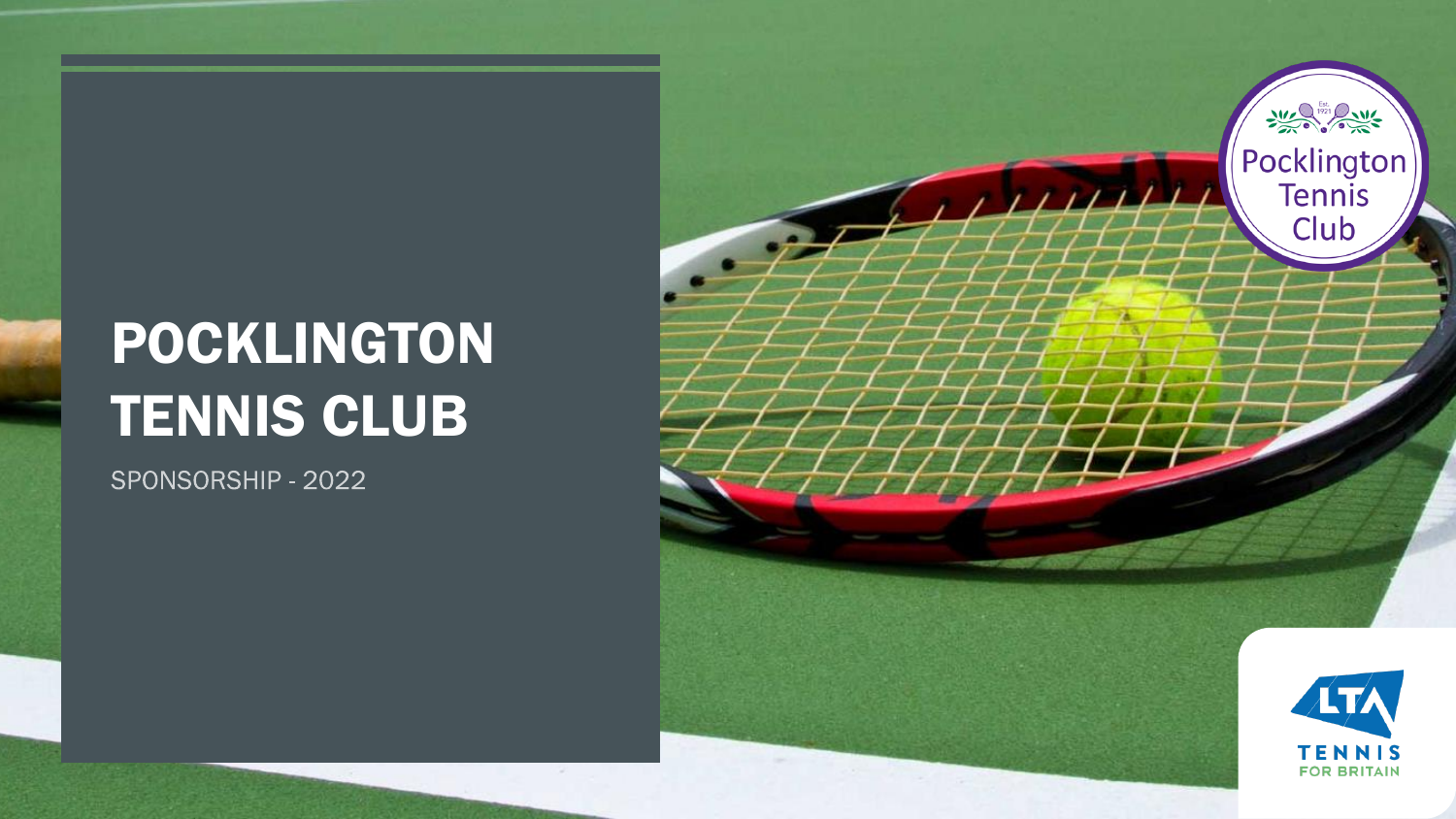## ABOUT US

- Pocklington Tennis Club was established at its present site in 1921 and has grown into the area's premier tennis club as an LTA registered venue.
- The club has six all-weather courts, which were refurbished in December 2019 and a recently extended clubhouse with toilet facilities and changing area. We have floodlights installed on four of the six courts and an electronic gated entry system, open to both members and non-members.
- The club is much more than its facilities with a thriving adult and junior membership of 300 and growing, the club supports teams throughout several local leagues, delivers a broad range of coaching programs and tennis camps, runs weekly social tennis sessions, and hosts club and charity tournaments.
- We firmly believe that tennis is for everybody and provide opportunities for coaching in schools, as well as fully accessible sessions hosted at the club, enabling disabled participation.
- We were immensely proud to be recognised by the LTA as Yorkshire Tennis Club of the Year in 2019 and, more recently, our Head Coach Sean Evans was awarded Development Coach of the Year for 2021.

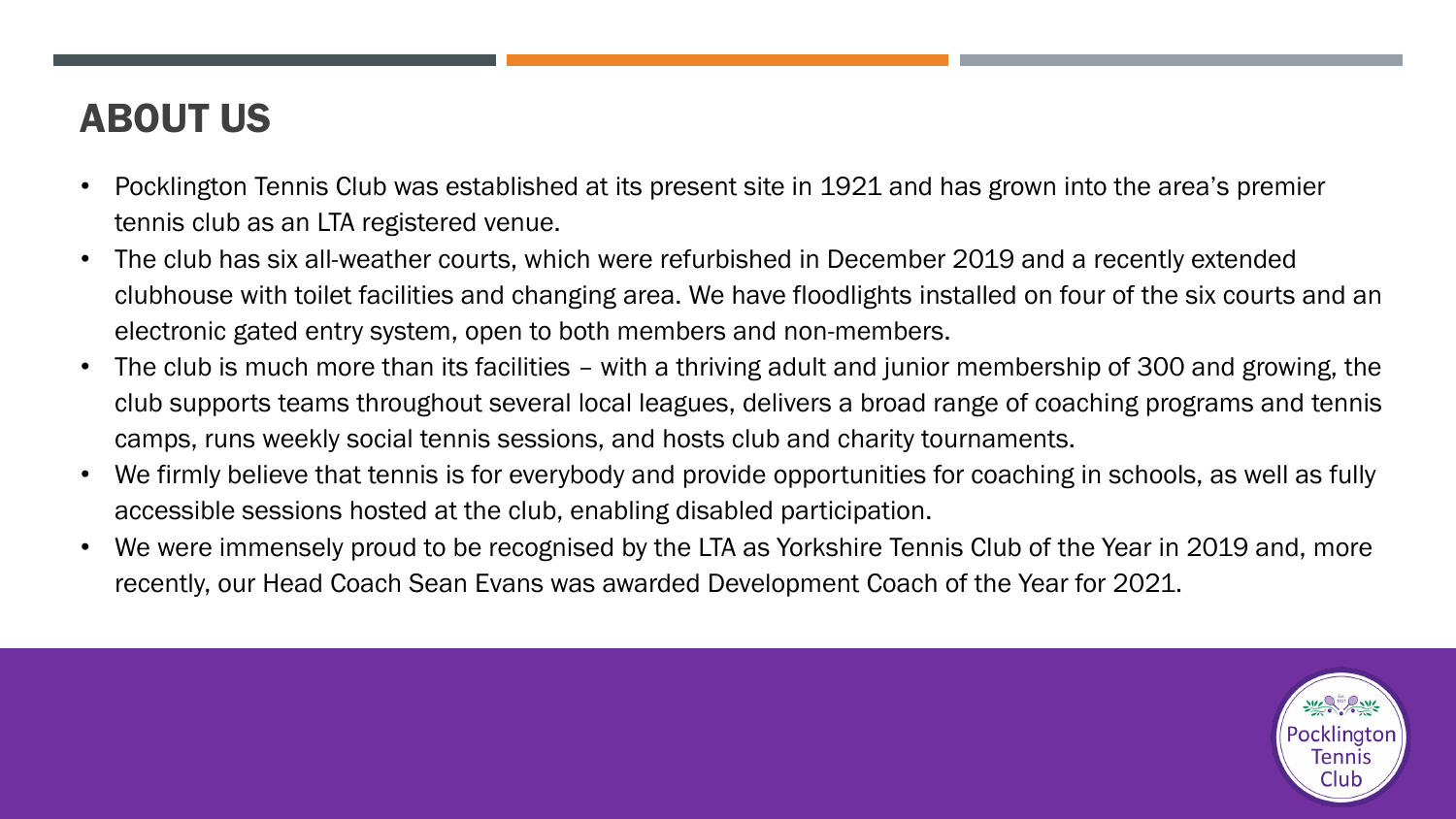#### WHAT YOUR SPONSORSHIP MEANS



Support grass roots tennis at one of Yorkshire's premier clubs



Champion our provision of 'tennis for all' through key partnerships



Advertise to hundreds of members and visiting players



Support Youth Tennis through our junior program and education partnerships



Associate with a well-established community organisation



Increase brand presence across digital and social media platforms

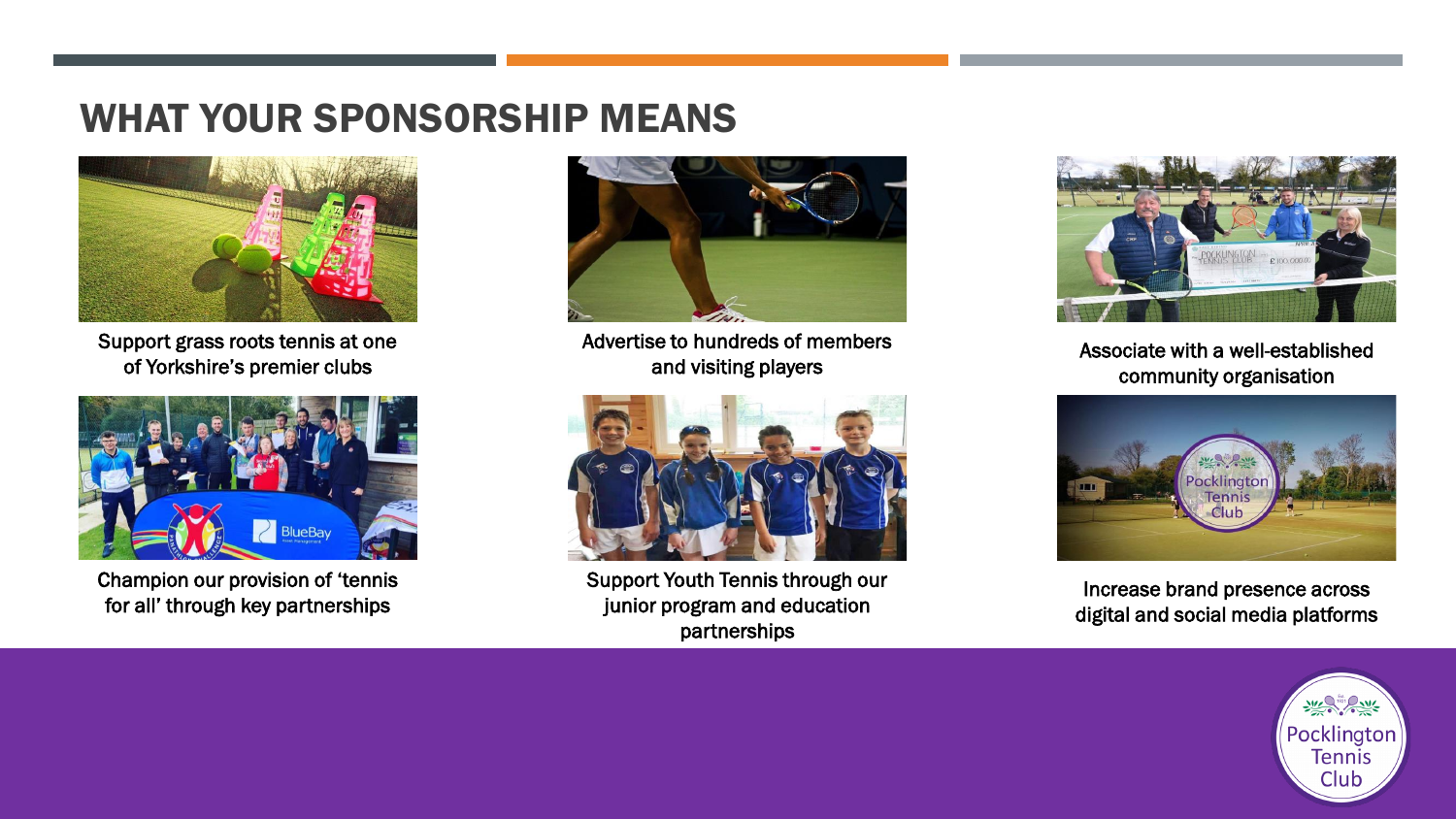## SPONSORSHIP OPPORTUNITIES



All packages are per annum and include presence on the club website and social media channels, plus PR opportunities where available. There are multi-year options available on all packages.